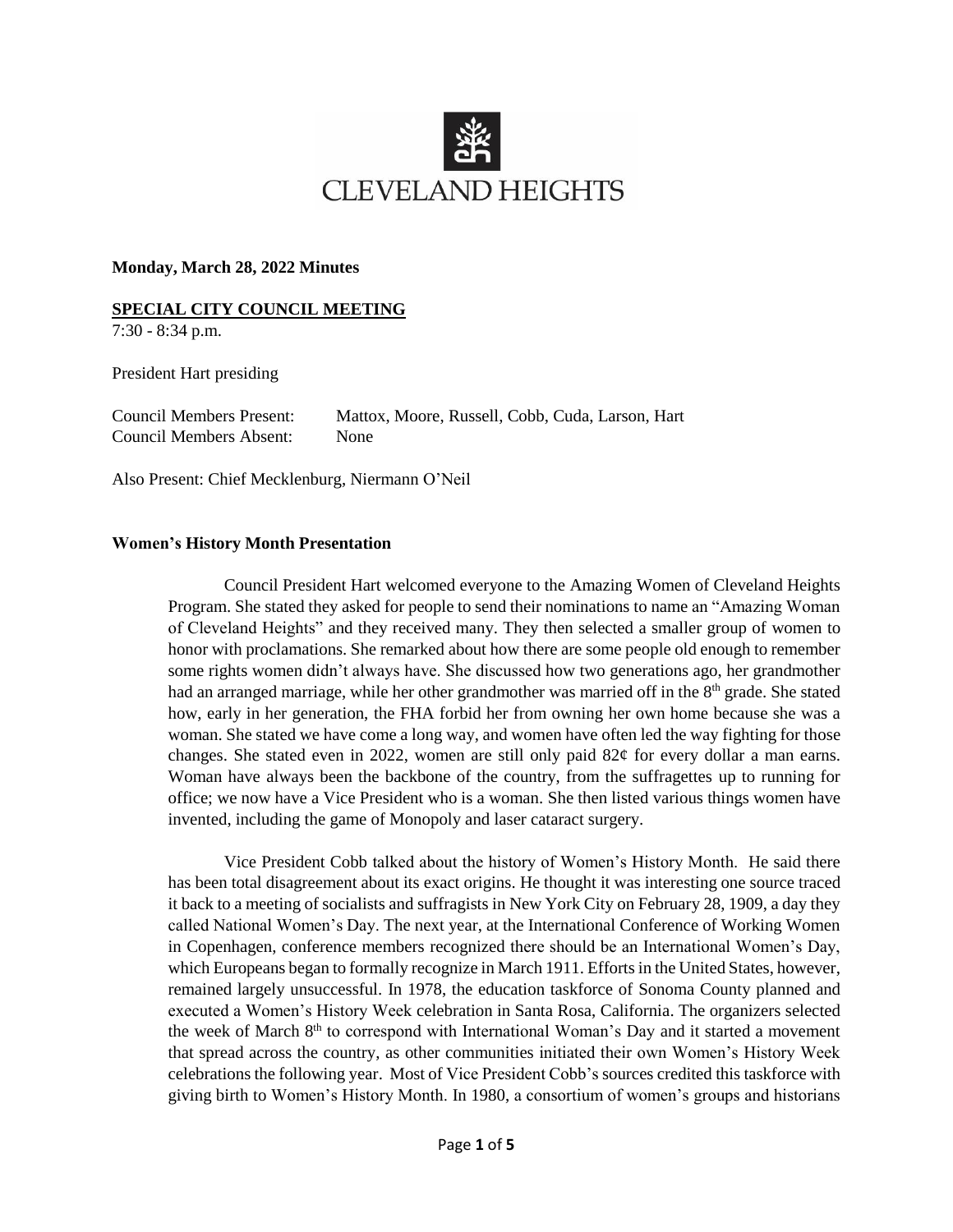lead by the National Women's History Project successfully lobbied for national recognition. In February 1980, President Jimmy Carter proclaimed the week of March 8<sup>th</sup>, 1980 as National Women's History Week. In 1987, Congress passed a law designating March as National Women's History Month. Since then, every president has issued an annual proclamation celebrating Women's History Month; celebrating the contributions women have made to the United States and recognizing the specific achievements women have made over the course of American history, in a variety of fields.

City Manager Susanna Niermann O'Neil discussed the achievements of the women of Cleveland Heights, including Alma Cain, Dina Reese Evans, Marjorie Wright, Lana Cowell, Sue Nigro, Martha Goble, Barbara Boyd, Phyllis Evans, Lauree Garrity, Bernice Lott, Rachel Nelson, and Donalene Poduska. She stated she'd be remiss not to acknowledge the City Hall powerhouse of community services; the Cleveland Heights women (some of whom were in the audience) of public relations, Cain park, development, community relations, real estate programs, youth services and student services. For 25 years, they kept everything going. She said she remembered a poem she read as a very young woman which ended with "to live in humanity is far more than to live in a name." She said she didn't understand it then, but as she got older and worked with hundreds of women and felt their impact on the community, she now understands. She stated without even knowing their names, the thousands of women of every race, religion, and socioeconomic background in our history have kept our community strong and vital for over a century. She expressed appreciation to all of them and support to the woman of the future who will make their own history and keep the community strong.

Councilor Moore read off the list of nominees for the "Amazing Woman of Cleveland Heights."

Jordan Kilgo recited Maya Angelou's "Phenomenal Woman." Councilor Moore then presented her with a certificate.

Councilman Cuda read the proclamation honoring Tiffany Scruggs. Ms. Scruggs thanked the nominees, honorees and City Council members. She recalled learning how to ride a bike at her grandmother's house, who was one of the first black woman homeowners in the City of Cleveland Heights. She also recalled Lauree Garrity, a woman singled out by City Manager Niermann O'Neil for her contributions to Cleveland Heights, as being part of the village. She stated she is a firm believer in paying homage and singled out her family for recognition. She thanked Councilwoman Russell for all she does and stated they have a similar 'seat at the table approach' where they believe in rallying the community members to talk about important community initiatives.

Councilor Larson presented the proclamation honoring Nadiya Freeman. Councilor Larson stated Ms. Freeman is often at the same school her daughter teaches at, so she was feeling a little emotional. Ms. Freeman said she has a heart for service; it's a legacy from her family. She said how important it is to do what we can for our children because they will be the ones taking care of us and if more people thought that way, we'd be in a better place right now. She said it's important kids also know service is important and we all need to work together to make things happen. She then thanked Councilor Larson.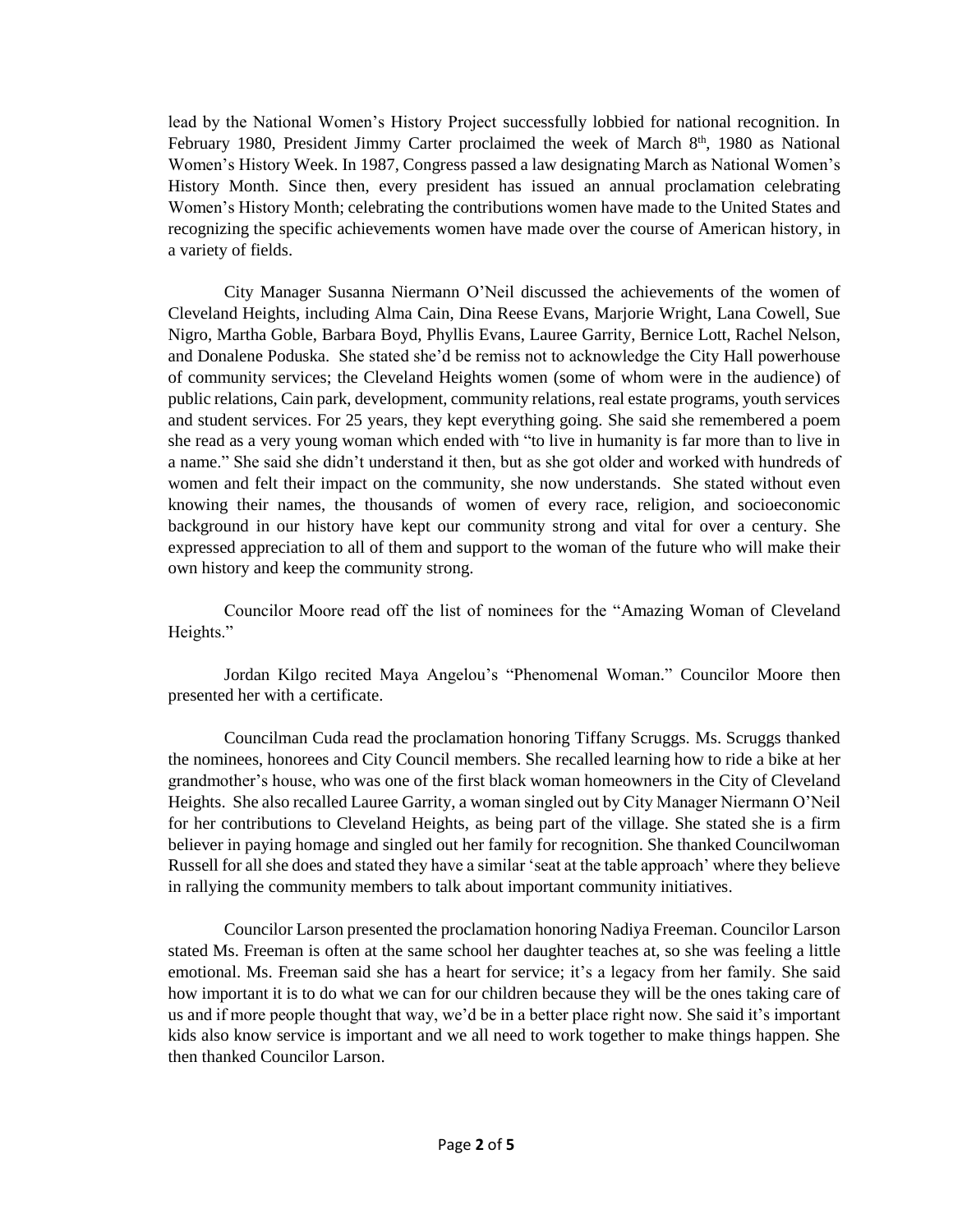Councilor Moore read Peggy Spaeth's proclamation. Ms. Spaeth said hello to her children watching from Wisconsin and Minnesota. She clarified they started the arts programs at Canterbury Elementary school, not Fairfax. She stated she felt she is in fertile ground in Cleveland Heights, starting with the PTA, where she first learned to connect with the community. She stated it can be hard to connect to the community when coming here as a single person or young person, as it was for her, decades ago. Being involved in PTA was an entrée for her to learn how to work with other people. She said at her very first PTA meeting, she asked why they don't have an art teacher and the PTA said they were going to make it a goal. She said having success in the very beginning of her community activism served as positive reinforcement. She said everyone wants the same thing, a vibrant community and to celebrate what's important. She stated she is transitioning in her retirement to environmental concerns so she wanted everyone to go outside and celebrate the parks as natural resources. She called out City Manager Niermann O'Neil, who has always been a champion of all the things she believes in as well.

Councilman Mattox started by congratulating and honoring City Manager Susanna Niermann O'Neil. He stated when he was a 12-year-old boy, he went on a tour of City Hall and it was her he met and she fostered so much opportunity in, not just the teens in his neighborhood, but around the City. He honored her today and he wouldn't be there if it wasn't for her and her heart. He then read the proclamation for Susie Kaeser. Ms. Kaeser said she was so grateful for the honor. She said she had a love affair with Cleveland Heights since she moved here in 1979. She was drawn to the civic energy of the community. It wasn't until she did the research for her book where she realized where it came from; it was all the community groups who wanted to take on a really hard problem like segregation and they created the civic infrastructure of the community. She said the main player was Susanna Niermann O'Neil. She echoed Peggy's point when you get together with common shared concerns, you can make something happen and it has made Cleveland Heights a really special place. She thanked them for the recognition.

Councilwoman Russell read Joyce Dixon's proclamation. She thanked Ms. Dixon for everything she's done for the Caledonia area. Ms. Dixon thanked Council and said she came to have a vision to help the community in many ways, but mostly by helping the people who are considered the less desirables. Instead of talking about things that need to happen, she was going to make every effort, on her own, to make sure things do take place. She said it's a very difficult road, especially when you have people who don't try to understand what's happening. She opened up the community center for day treatment centers, for children who can't go into public school and for seniors who don't have anywhere to go. She thought it was very important to have children and adults, who maybe have a little bit of mental illness, be able to express themselves so they do a lot of art. They also provide a lot of training, she stated not everyone is going to be able to go to college, so they prepare those who may not be able to go with different trades. She believes you have to have the fight in you in order to make a difference and said she has that fight and she will continue to fight.

Council President Hart presented Chief Mecklenburg with her proclamation after she discussed her background and thanked her for her service. Chief Mecklenburg said she is honored and it meant a lot to her to be in such good company, with so many amazing women of Cleveland Heights she has had the opportunity to work with. She stated over 31 years ago, there weren't a lot of women going into law enforcement, and now she believes there still aren't enough. She said without the support of her family, namely her mother and father, she wouldn't be there. After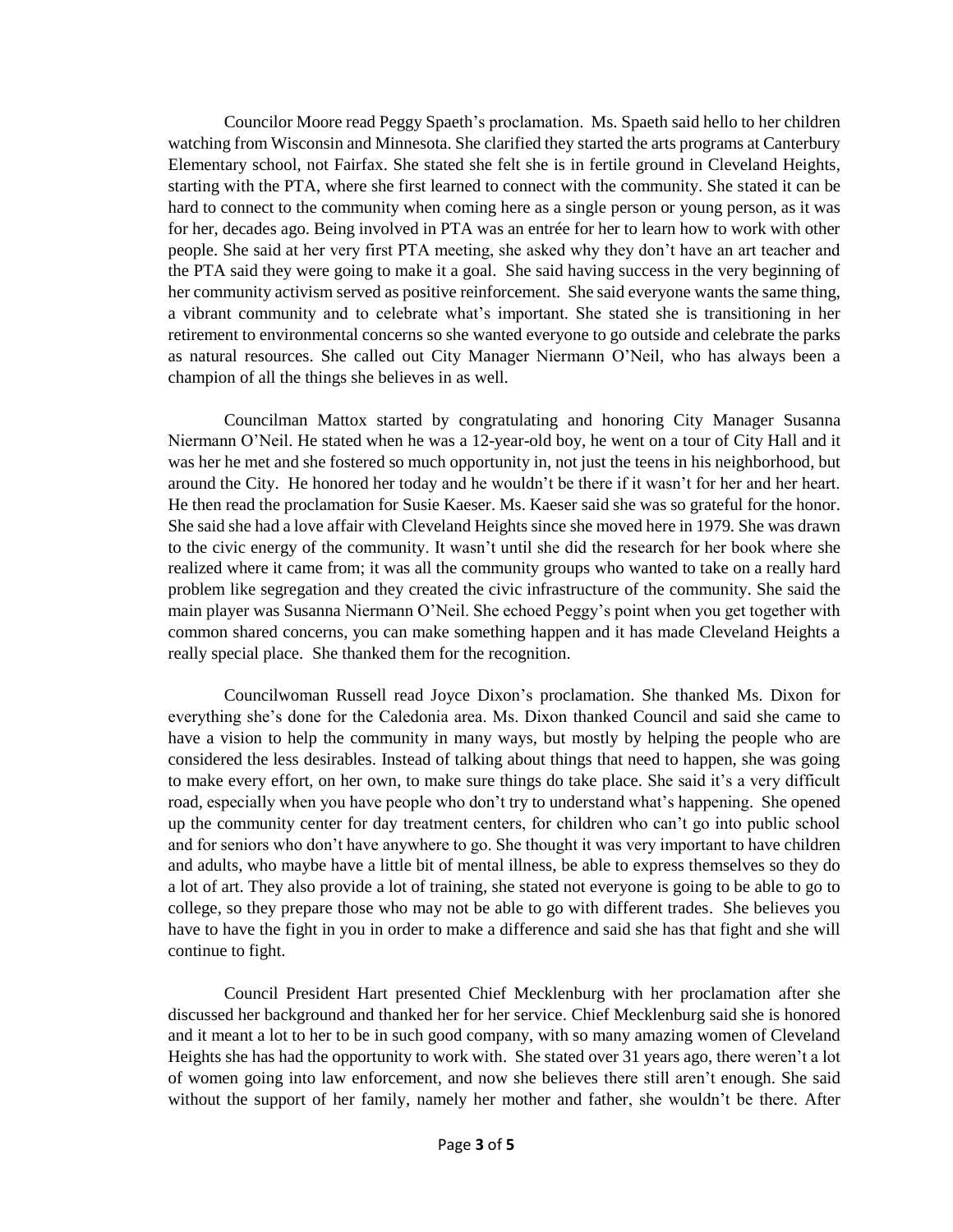joining the department in 1990, she was welcomed with open arms, even after hearing horror stories of women having hard times joining police departments. She thinks she got lucky and stated she couldn't ask for a better community, a better city or a better police department. They were welcoming of everyone. There were women in the department who mentored her and helped her along the way. There were also men and women along the way who saw in her something she never saw in herself, a leadership quality, and encouraged her to pursue becoming a ranking officer all the way up to Chief of Police. She said she can't thank everyone enough; she's had an amazing career here. She has met so many amazing people in this community. About one year after she started here, she moved in and has never left. She said to all the people she got to know over the years and what they accomplished, she is so grateful for their friendship and kindness in making the community a better place to live, work and visit. She then thanked the amazing men and women she works with every day, saying they have some dedicated, committed and compassionate police officers in the community, who show up every day. She said she's worked with a lot of people over the years and they are the most professional and dedicated police officers she's known. She thanked everyone and said it's been wonderful.

D'Aryl Snead recited Amanda Lovelace's "One." Councilor Larson presented her with a certificate.

Council Members Russell, Larson and Moore presented City Manager Susanna Niermann O'Neil with a plaque. Councilor Larson stated few people have served the Cleveland Heights community for so long and in so many impactful ways then Susanna. She helped create the 1976 Nine Point Plan, which made it illegal to engage in blockbusting and promoted a vibrant, integrated city. Councilor Larson stated City Manager Niermann O'Neil has worked for the City for over four decades in various roles. During those years, she has made an impact on the lives of the City's residents in many ways. Most recently, she stepped into the breach when former City Manager Tanisha Briley left and she took the helm of the ship to not just keep the City afloat in a time of crisis and transition, but also to ensure the City kept moving forward. She has served the City with compassion, grace and generosity. She has dedicated her life to make Cleveland Heights a place where "All are welcome." Councilwoman Russell read the proclamation. She said Susanna was with her when she first became a Councilwoman and she helped her hit the ground running. She said she has learned a lot from Susanna by just being in her presence. She said she loves and respects this City so deeply, no other woman in Cleveland Heights deserved it as much as she did. City Manager Niermann O'Neil said she was truly surprised. She said she's been there 46 years but it felt like ten because every day was wonderful, exciting and energizing because she was in the City of Cleveland Heights, saying there is no other place like it. She said the center of Cleveland Heights is we really, truly believe in diversity and integration; of helping, accepting and going forward. She mentioned building the Community Center and said it was a hard-fought fight. She said they opened up the Center and "all are welcome" is what the Community Center and Cleveland Heights are about. The goal is it keeps going that way; all religions, all races, all ages, all socioeconomic levels. That is the heart of what they are. She can't ever forget, every day, no matter what they had to do, everything got done because it was all Cleveland Heights people; women, working so hard. It wasn't just the staff; it was all the people coming together. She told the story of when she was asked to come work at City Hall and she said no, because she was a young know-it-all. She was convinced to go work for a year to try it and that was 45 years ago. She thanked everyone and said we are a community committed to diversity and that must be our future.